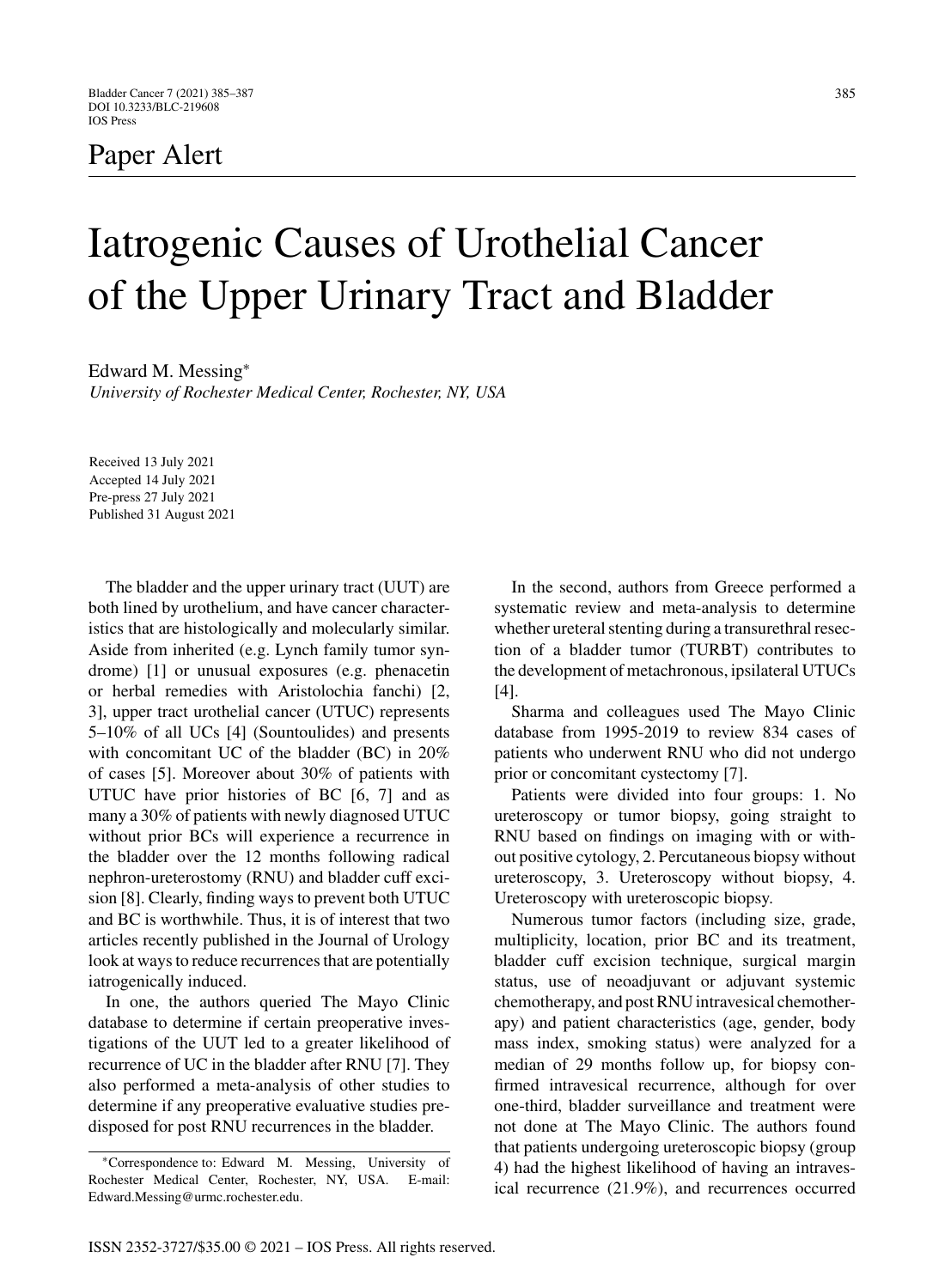3.3 to 7.7 months earlier than for the other three groups. In the meta-analysis, ureteroscopy (usually no data on ureteoroscopic biopsy was provided in the studies reviewed) was found to be significantly more likely associated with intravesical recurrence after RNU than after no ureteroscopy. In univariate analysis older age, prior BC, tumor multifocality on the excised RNU specimen, and a positive margin at the bladder cuff were all associated with increased likelihood of intravesical recurrences (*p* < 0.05), but on multivariate analysis, besides undergoing ureteroscopy + biopsy, only smoking status, advanced age, and positive ureteral/bladder margin were. The authors acknowledge limitations to their study including being uncertain about how many diagnostic procedures patients had undergone before undergoing RNU, and what monitoring and treatment regimens the third of patients not receiving follow up care at The Mayo Clinic received. Moreover details of the pre-RNU procedures, including whether ureteral access sheaths were used, ureteral dilations performed, and postoperative J stents were placed (see below), all of which are far more traumatic than the other diagnostic procedures, and are more likely to be used in those undergoing ureteroscopic biopsy compared to ureteroscopy only or percutaneous biopsy, may have contributed to the development of BC recurrences. These procedures as well as uteroscopy + biospsy can all facilitate downstream passage of malignant cells. However, use of ureteroscopy (with or without biopsy) made it much less likely to have benign findings on RNU pathology  $(p<0.02)$ . Because of this greater diagnostic accuracy and the limitations of this study, I agree with the authors' recommendations to consider instilling post RNU single dose intravesical chemotherapy, whenever ureteroscopy, especially with biopsy, has been performed; but of course, this probably should be done in all patients undergoing RNU who's bladder is to remain [8, 9].

And what about placing an ureteral stent at the time of TURBT? This is primarily employed for patients with pre-existing hydronephrosis, or to "protect" the ureteral orifice from scarring from the tumor resection or fulguration, or in the rare circumstance that subsequent ureteroscopic inspection is planned, but not performed (for any numbers of reasons) at the time of the TURBT. Because the last situation is unusual, it won't be discussed further. However, for the first two circumstances, Sountoulides and colleagues in their review and meta-analysis determined that stenting placed patients at increased risk

for developing subsequent ipsilateral UTUC [4]. In the case of imperative drainage (with preexisting hydronephrosis) no increased likelihood of UTUC was seen with stenting vs nephrostomy tube vs no drainage (presumably because the hydronephrosis was very mild or it was believed that ipsilateral renal impairment was so severe that it was unlikely to improve with drainage). However, when stenting was done to protect an orifice from TURBT induced scarring, metachronous ipsilateral UTUC was more likely in patients who underwent stenting (OR 3.49 95% CI 1.43-8.48) than no stenting (either no drainage or nephrostomy), or stenting vs no upper tract drainage (OR 3.37 95% CI 1.49 -7.63). However, when stenting was compared with nephrostomy drainage, the difference in developing metachronous UTUC was no longer significant (OR 3.07 95% CI 0.41-22.98), because the 95% Cls crossed 1. This was primarily because of the relatively small number of patients having nephrostomy tubes placed (*N*= 131) compared with those being stented (*N*= 225), and because all of the nephrostomy tube patients had preexisting hydronephrosis (where means of drainage did not significantly influence the development of metachronous UTUC).

The authors acknowledge that the robustness of their results were low since the retrospective observational studies (no randomized prospective clinical trial has been performed on this topic) used in their review/ meta-analysis "enrolled different populations and did not adequately control for potential confounding factors". Data about prior manipulations and treatments, tumor muiltifocality in the bladder or upper tracts, and size of the index bladder tumor were not reported. Moreover, how often TURBT near an orifice causes ureteral damage is unknown. Given these limitations, whether to place a stent to "protect a ureter" at the time of TURBT is uncertain, but in view of the low incidence of metachronous upper tract recurrence (7.7% in the stented patients), the sample size needed to answer this question definitively in a randomized study is prohibitively large – and such a trial is very unlikely to ever be conducted. That said, caution about stenting a ureter at TURBT in the absence of pre-existing hydronephrosis should at least be considered.

## **CONFLICTS OF INTEREST**

The author has no conflicts of interest to report.